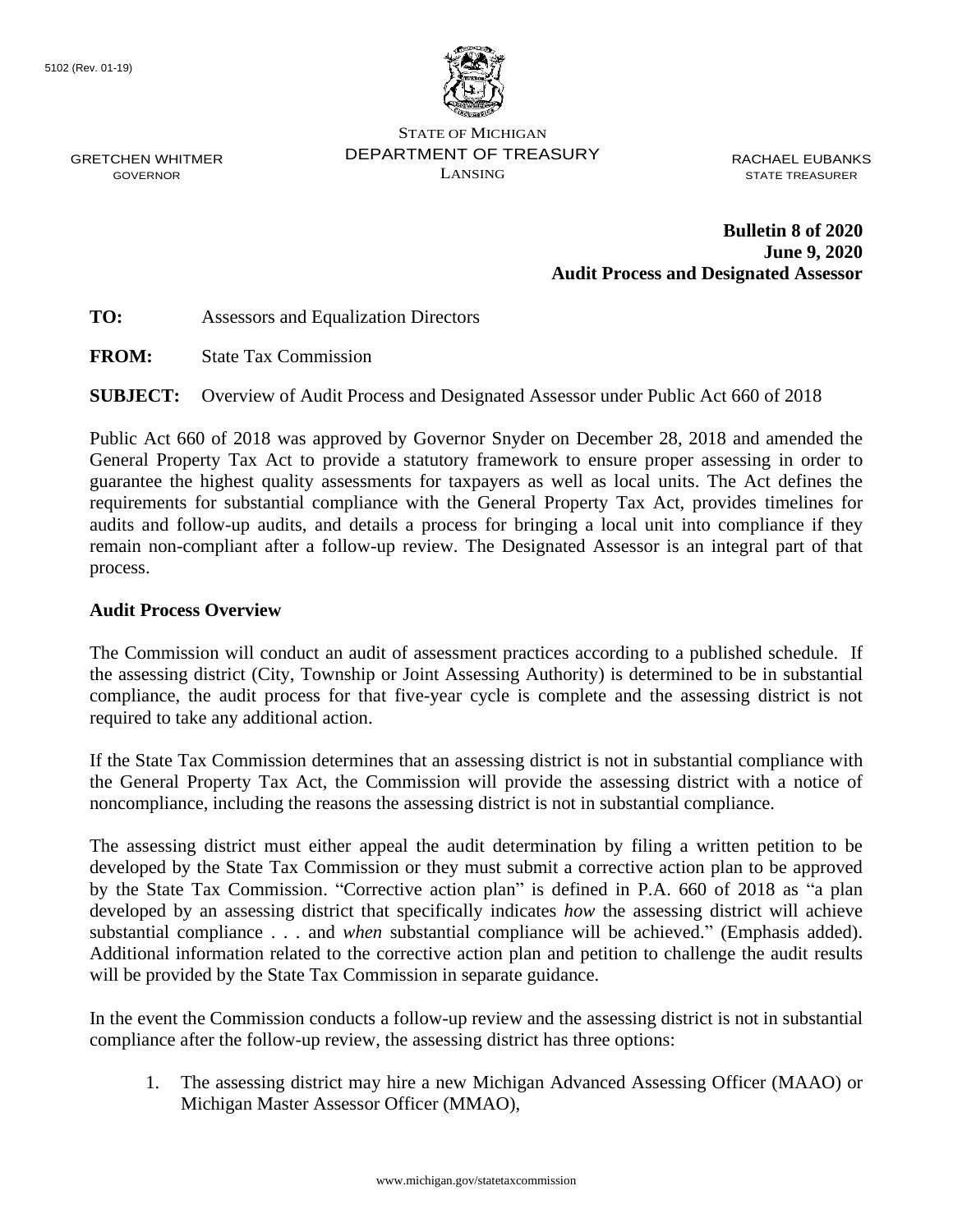- 2. The State Tax Commission assumes jurisdiction over the assessment roll in order to bring the roll into substantial compliance, or,
- 3. The local unit may move directly to the designated assessor.

Regardless of which option is selected, the Commission will conduct a second follow-up review to determine if the assessment roll is in substantial compliance. If, after the second follow-up review the assessing district continues to be in noncompliance, the local unit will move directly to the Designated Assessor process.

As defined in statute **substantial compliance** "means that any identified deficiencies do not pose a significant risk that the assessing district is unable to perform the assessment function in conformity with the state constitution and state statute."

As defined in statute **noncompliance "**means that the identified deficiencies, taken together, pose a significant risk that the assessing district is unable to perform the assessing function in conformity with the state constitution and state statute."

At the December 17, 2019 State Tax Commission meeting, the Commission determined "substantial compliance" to mean that the local unit 1) has properly calculated and appropriately documented Economic Condition Factors; 2) has properly calculated and appropriately documented land value determinations; and 3) less than 1% of the record cards are on override and less than 1% of the record cards reflect flat land values. If any of the requirements associated with those items are not met, the local unit will be considered noncompliant and the notice of noncompliance will be issued.

Once the audit is complete, if an assessing district is notified that it has fallen out of substantial compliance prior to the next audit, the State Tax Commission may require the assessing district to contract with the Designated Assessor to serve as their assessor of record. If the assessing district is notified that it has fallen out of substantial compliance more than four years after the initial finding of substantial compliance, then the regular audit process will be followed.

# **What is the Designated Assessor?**

The Designated Assessor is part of a process to ensure that local units are in compliance with the statutory provisions of the General Property Tax Act, meaning that local units are meeting minimum assessing requirements.

The Designated Assessor is the individual selected and agreed to by the County Board of Commissioners and a majority of the assessing districts within that county, subject to final approval of the State Tax Commission.

The Designated Assessor serves as the assessor of record and assumes all duties and responsibilities as the assessor of record for an assessing district that is determined to be non-compliant with an audit.

The Designated Assessor is not an automatic requirement for Countywide assessing or for the County Equalization Director to take over as the assessor for local units. While the County can be named the Designated Assessor, it is not an automatic designation as the Designated Assessor as this is determined by the approved interlocal agreement.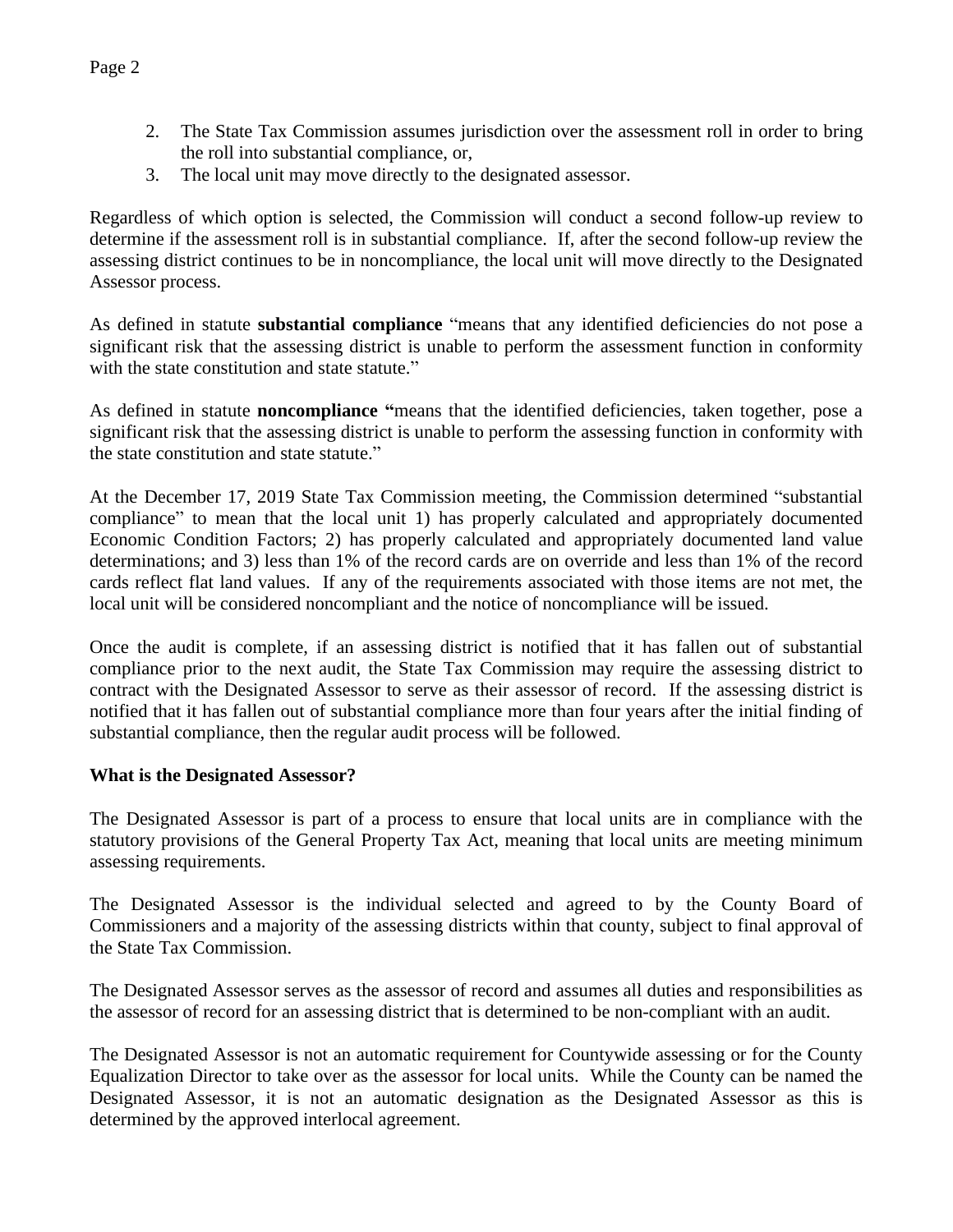# **Who may be the Designated Assessor?**

Each Assessing District within each County is required to have an assessor of record with a certification level that meets the valuation requirements set forth by the State Tax Commission. Township and City certification levels are adjusted annually and approved by the STC. The individual who will serve as the county's Designated Assessor must be in good standing and be certified, at least, at the highest level required within the County. If the County contains an Assessing District that requires a Michigan Master Assessing Officer (MMAO), the Designated Assessor must then also be certified at the MMAO level. If the County only contains Assessing Districts that require a Michigan Advanced Assessing Officer (MAAO) certification, or a lower certification, the Designated Assessor may be certified at the level of MAAO. A Michigan Certified Assessing Officer (MCAO) may not serve as the Designated Assessor. As part of the annual certification level process, the Commission will review all MAAO Designated Assessors to ensure compliance with certification level requirements. Additionally, the STC will examine and determine a specific process, on a case by case basis, any specific instance of a MAAO that has been assigned multiple units that may place them beyond the certification requirements of a MAAO.

# **Notification of Selected Designated Assessor**

P.A. 660 of 2018 requires that each county notify the State Tax Commission, no later than December 31, 2020, of the individual that will serve as the county's Designated Assessor. In addition, the county must provide the State Tax Commission with the interlocal agreement executed by the County Board of Commissioners, a majority of the assessing districts within that county, and the proposed Designated Assessor for the county. The interlocal agreement must provide enough detail regarding the assessment responsibilities for the designated assessor. The Commission expects the interlocal agreement will include, but not be limited to, the following:

- Information related to the scope of services being provided by the Designated Assessor, including preparation of assessment rolls, timeline for delivery of documents and execution of forms, attendance at Boards of Review meetings, duties and responsibilities related to property tax appeals, both Small Claims and Entire Tribunal, filed with the Michigan Tax Tribunal, responsibility to meet with local unit officials, and obligations of local unit assessing staff members.
- Duties and responsibilities for each local unit within the County, including providing the Designated Assessor with reasonable access to records, documents and information.
- Details relating to cost and compensation for overseeing and administering the annual assessment and operating the assessing office, including payment terms and cost reimbursement.

Failure to timely notify the State Tax Commission of the county's Designated Assessor will result in the State Tax Commission selecting a Designated Assessor for the county.

If the State Tax Commission determines that an individual named as the Designated Assessor is capable of ensuring that the assessing districts within the county will achieve and maintain substantial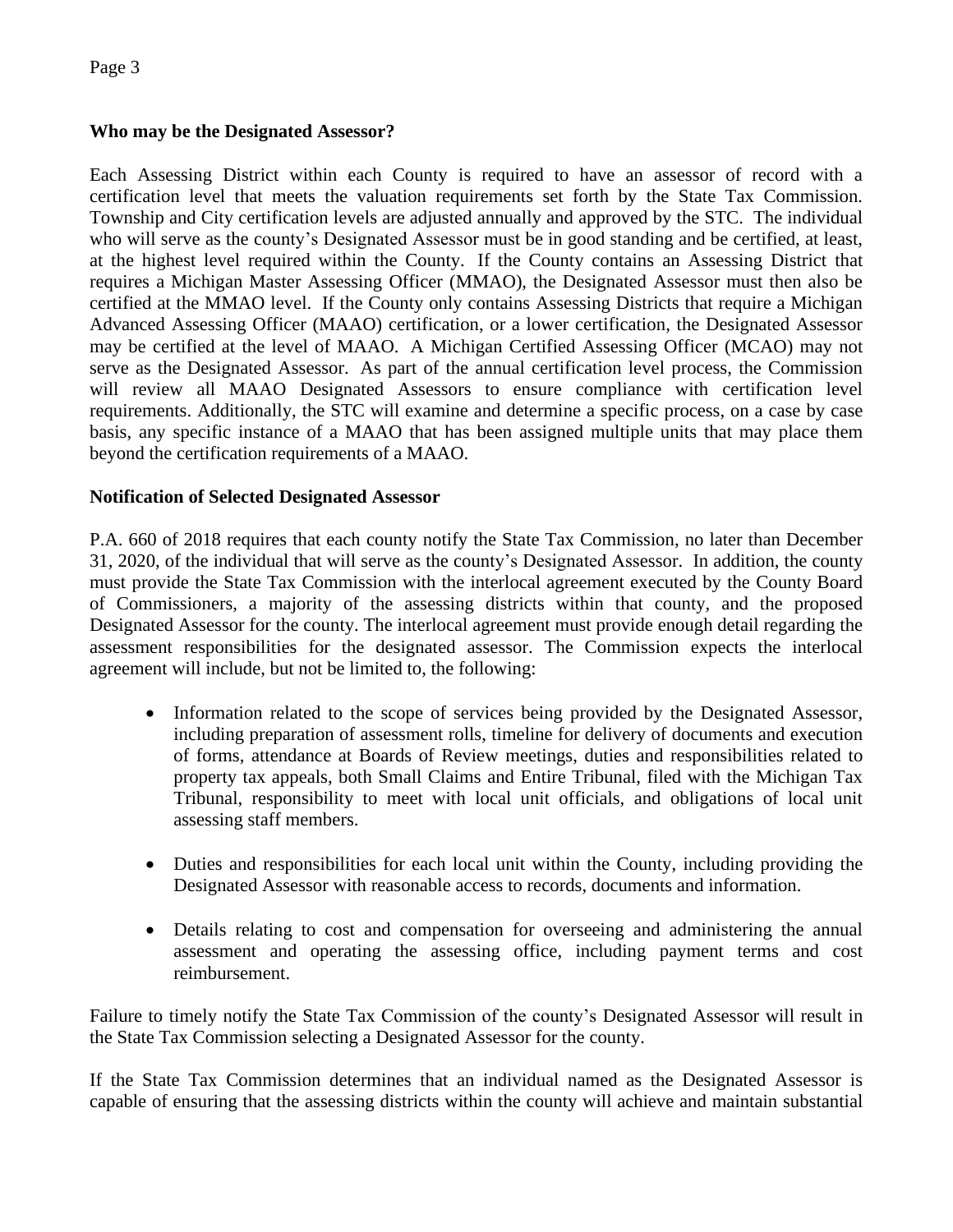Page 4

compliance, the Commission shall approve that individual as the County's Designated Assessor. Once approved, the designation will not be revoked for at least five years from the approval date.

If the State Tax Commission is unable to approve the individual identified as the county's Designated Assessor because the Commission determines that the proposed Designated Assessor is not capable of ensuring that the assessing districts will achieve and maintain substantial compliance, the county must submit a new Designated Assessor candidate and accompanying interlocal agreement within sixty days of the Commission's determination. The county will be required to repeat the process until a satisfactory Designated Assessor can be approved. The State Tax Commission will appoint an individual to serve as the county's temporary Designated Assessor during this period.

The State Tax Commission will develop a form to be utilized by the County Equalization Departments to notify the Commission of the proposed Designated Assessor. The Designated Assessor form will be available by August 18, 2020. The form must be submitted to the Commission no later than December 31, 2020.

# **Designated Assessor Term**

Once an assessing district is under contract with a Designated Assessor, the Designated Assessor will remain in place for a minimum of five years. Statute does provide for a local unit to petition the Commission to end the contract after the Designated Assessor has been in place for 3 years.

The Commission shall approve termination of a contract if it is determined that the assessing district can *achieve and maintain* substantial compliance with the General Property Tax Act using a different assessor of record other than the Designated Assessor.

The State Tax Commission may revoke the Designated Assessor and provide for an interim designated assessor if:

- 1. The Designated Assessor dies or becomes incapacitated
- 2. The Designated Assessor's employment status materially changes or
- 3. The Designated Assessor is not capable of ensuring that the assessing district is able to achieve and maintain substantial compliance with MCL 211.10g.

The interim Designated Assessor will remain in place until a new Designated Assessor can be selected following the interlocal agreement process.

If the Designated Assessor is serving as an assessor of record for an assessing district that is found to be in noncompliance, the State Tax Commission will appoint an individual to serve as the county's temporary Designated Assessor. The county will utilize the normal process to select and notify the Commission of the new Designated Assessor.

#### **Designated Assessor Costs**

The Designated Assessor is permitted to charge an assessing district for the reasonable costs incurred in serving as the assessing district's assessor of record, including, but not limited to, the costs of overseeing and administering the annual assessment, preparing and defending the assessment roll, and operating the assessing office. The assessing district is required to pay these costs in accordance with